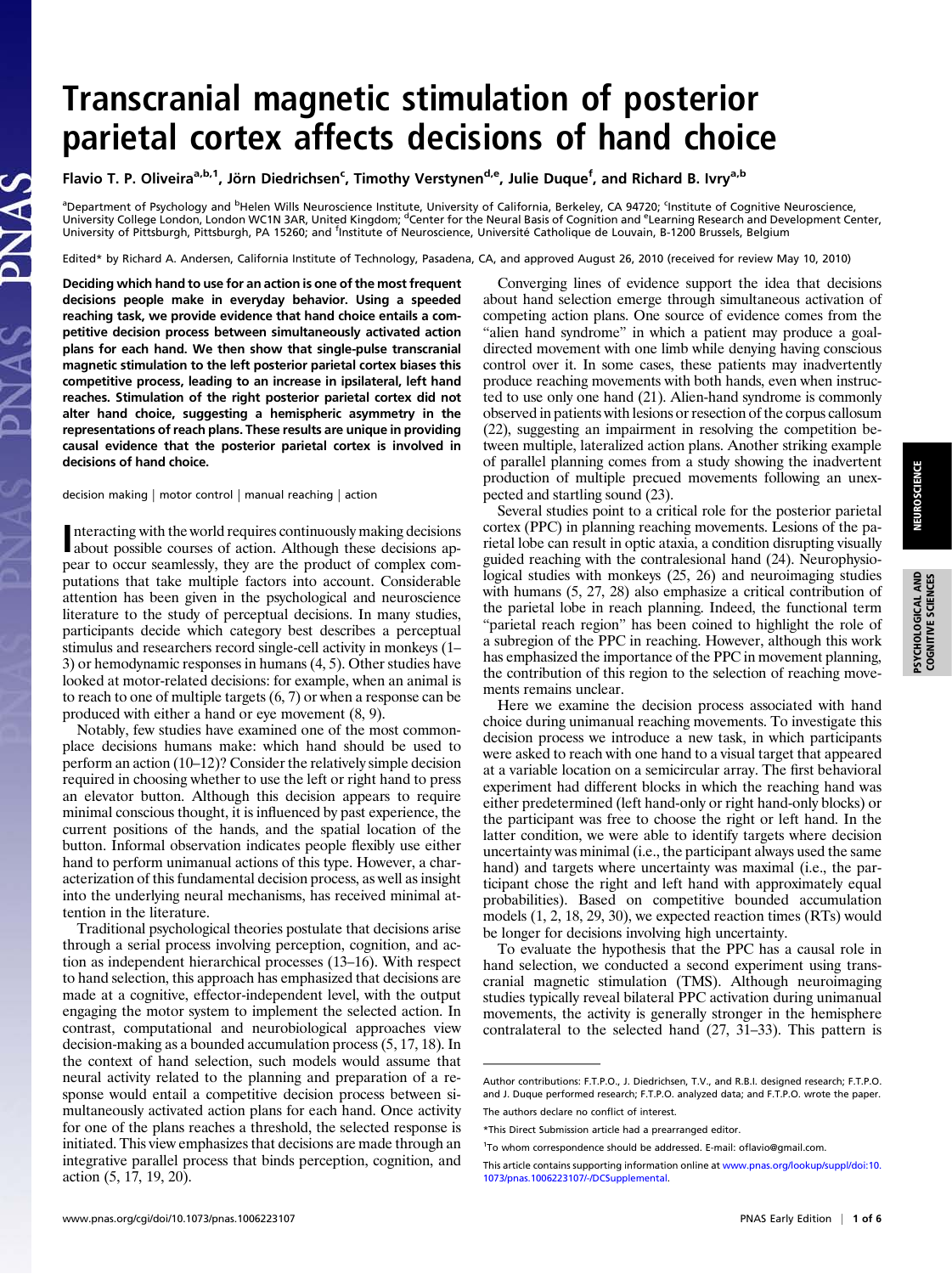consistent with the idea that PPC activity levels reflect a competitive process related to hand selection. We assumed that TMS over PPC would disrupt the accumulation process associated with preparing a reach with the contralateral hand. As such, we hypothesized that TMS would lead to an increase in the probability that the reach would be performed with the hand ipsilateral to the stimulation site. To identify nonspecific effects of TMS stimulation, we conducted a follow-up control experiment in which TMS was targeted at two lateralized control regions.

## Results

Experiment 1: Effect of Hand Competition on RTs. In experiment 1, we asked participants to perform unimanual reaches as fast and as accurately as possible under three different conditions. For two of those conditions (RIGHT-ONLY and LEFT-ONLY), the response hand was predetermined and fixed for the entire block of trials. For the third condition (CHOICE), participants were free to use either hand on each trial, with the constraint that they were to respond as quickly as possible. Given the semicircular array of targets (Fig. 1B), it was possible to construct a psychometric function of hand preference for each participant. As shown in Fig. 2, hand choice followed a sigmoidal pattern across targets, switching from left hand preference to targets on the left side of space, to right hand preference to targets on the right side of space. Using logistic regression, we estimated the point of subjective equality (PSE): the virtual point in space at which participants would have an equal probability of using the right or the left hand for the reach (Fig. 2). The mean PSE was to the left of the midline, at −15.2°. Thus, participants exhibited an overall bias to reach more often with their dominant, right hand.

To evaluate the effect of uncertainty on response preparation, we compared the RT for reaches to extreme targets (lowest uncertainty, i.e.,  $\pm 90^{\circ}$  relative to the midline) to the RTs for the two targets surrounding the PSE (highest uncertainty, determined on an individual basis). We further separated the RTs of central and



Fig. 1. Schematic illustration of the experimental setup and stimuli. (A) An LCD projector presented the stimuli on the top screen. By viewing the stimuli on a mirrored surface placed halfway between the screen and the table surface, participants had the impression that the stimuli were in the same plane as their hands. The position of the hands was indicated by two white dots (not displayed). (B) Starting circles (bottom two circles), fixation circle (center circle), and the 10 possible target locations. (C) Start position (Top) and the three types of trials. On unimanual trials, the participant reached with one hand toward the target. This hand was either predetermined (RIGHT-ONLY and LEFT-ONLY conditions) or was selected by the participant after the onset of the target (CHOICE condition). For bimanual-catch trials, two target circles were presented and the participant reached to each target concurrently using both hands. For fixation-catch trials, the "+" at the center of the fixation circle changed to an " $\times$ " and the participants moved both hands to the fixation circle.



Fig. 2. Psychometric function of hand choice for the CHOICE condition. Mean probability of right hand use is plotted as a function of target location. Targets are listed according to their location, in degrees, relative to the midline (−90, leftmost target; 90, rightmost). The dashed vertical line indicates the physical center of the target array. The solid vertical line represents the mean PSE, the estimated location at which participants were equally likely to use the right or left hand. Circles represent individual participant's PSE.

extreme targets by hand choice condition, combining the RIGHT-ONLY and LEFT-ONLY conditions to create a single condition in which the hand was predetermined. Overall, RTs were longer in the CHOICE condition than in the PREDETERMINED condition (condition main effect, marginal means = 423 ms vs. 400 ms,  $P = 0.0007$ , showing that there is a cost associated with hand selection. For the predetermined condition, RTs were faster for the targets around the PSE (defined in the CHOICE condition) than for the extreme targets ( $P = 0.014$ ) (Fig. 3). This result is likely caused by increased deployment of attention to the center of the visual space, an optimal strategy because it would minimize the average distance from the center of attention to the full set of possible targets. Importantly, this pattern of results was reversed for the CHOICE condition (interaction effect:  $P = 0.0033$ ). Here, RTs were significantly longer for the targets around the PSE than for the extreme targets ( $P = 0.0039$ ) (Fig. 3). The increase in RT suggests a cost associated with a competition between the action plans for each hand at locations where ambiguity in hand choice is maximal.

Experiment 2: TMS to Left PPC Influences Hand Choice. In experiment 2, we sought to investigate the causal contribution of the PPC in hand selection. Moreover, we sought to directly test the hypothesis that hand choice arises through a competitive process between the left and right PPC. To this end, we applied single-pulse TMS with the expectation that this stimulation would influence hand selection. Participants performed unimanual reaches following the same procedures as in the CHOICE condition in experiment 1. In separate blocks of trials, single-pulse TMS was administered over the PPC of the right (right-PPC) or left (left-PPC) cerebral hemispheres. TMS was applied 100 ms after the target onset, with the stimulation intensity set to 120% of the resting-motor threshold. We also included blocks in which TMS was not administered (no-TMS). Anatomical MRIs were used to identify the target stimulation regions for each participant. The scalp location representing the caudal part of the intraparietal sulcus (IPS), just anterior to the parieto-occipital sulcus, of each hemisphere was identified using a stereotaxic localization system (Fig. 4). We based our stimulation location on neuroimaging evidence showing that this region is consistently activated during reach planning (5, 27, 28, 31, 33).

Similar to experiment 1, we compared RTs for targets around the PSE to RTs for targets at extreme locations, collapsing across the TMS conditions. Replicating the effect found in experiment 1, RTs were slower for targets around the PSE (400 ms) compared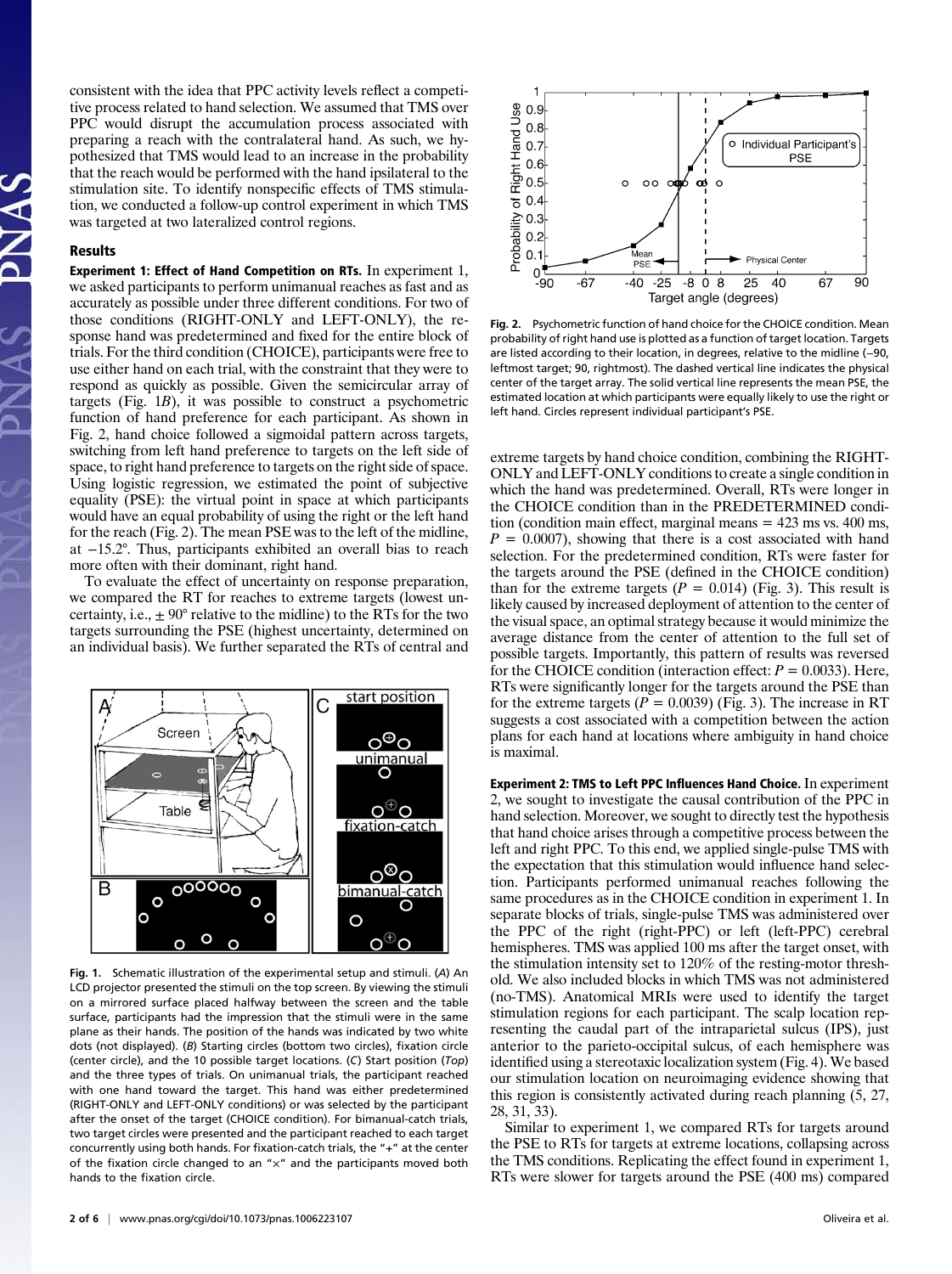

Fig. 3. Effect of target location and hand choice condition on reaction time. (A) Mean RTs for the two targets around the PSE and the two extreme targets (PREDETERMINED combines the RIGHT-ONLY and LEFT-ONLY conditions). Error bars represent SE. (B) RTs for each participant separated by condition. Each point displays median RT for extreme (vertical axis) and for PSE (horizontal axis) targets. The dashed line represents points in which RTs are the same for extreme and PSE targets. Datapoints in the PREDETERMINED condition (triangles) generally fall above the equality line, showing that RTs for extreme targets were slower (403 ms) than for PSE targets (398 ms;  $P = 0.014$ ). Datapoints in the CHOICE condition (circles) generally fall below the equality line, showing that RTs for PSE targets were slower (429 ms) than for extreme targets (418 ms; P = 0.0039). (C) RT difference (ms) between PSE and extreme targets. These data were derived by subtracting the RT for the PSE targets from the RT for the extreme targets. Circles represent individual participant data. All but two circles fall above the equality (dashed) line, showing a target location by condition interaction ( $P = 0.0033$ ). Eight out of the 13 circles fall in quadrant one, showing a negative difference (RTs were larger for extreme than for PSE targets) in the PREDETERMINED conditions and a positive difference (RTs were larger for PSE than for extreme targets) in the CHOICE condition.

with extreme targets (388 ms,  $P = 0.001$ ). TMS to PPC also led to marginally reliable increases in RT (left-PPC: 392 ms,  $P = 0.0752$ ; right-PPC: 394 ms,  $P = 0.0703$ ) compared with the no-TMS condition (386 ms).

To test whether TMS influenced hand choice, we calculated the probability of right and left hand movements under the three TMS conditions. Collapsing over all target locations, TMS to left PPC, but not right PPC, led to an increase in the use of the hand ipsilateral to the stimulation site (Fig. 5A). Participants had a  $4\%$ increase in left-hand use after left-PPC stimulation compared with the no-TMS condition ( $P = 0.0244$ ) and a 5.2% increase relative to right-PPC stimulation ( $P = 0.0137$ ). Because we expected the effect of TMS to be maximal when hand choice competition was highest, we used logistic regression to estimate the change in hand use at the location corresponding to the PSE derived from the no-TMS condition (Fig. 5C). When the analysis was restricted in this manner, left-PPC stimulation led to a 13.5% increase in left-hand use relative to the no-TMS condition ( $P = 0.0352$ ) and a 21.5% increase relative to the right-PPC condition ( $P = 0.0312$ ).

These shifts in hand use were also found in a comparison of the PSE location for each condition (Fig. 5E). Consistent with what we found in experiment 1, the mean PSE for the no-TMS condition was slightly to the left of the physical center at −20.5° with respect to the midline. The increase in left hand use after left-PPC stimulation led to a rightward shift in the PSE (comparison with no-TMS =  $2.7^{\circ}$ ,  $P = 0.0215$ ; comparison with right- $PPC = 3.1^{\circ}, P = 0.0156$ . As with the other analyses, there was no significant difference between the right-PPC stimulation and the no-TMS conditions.

Given the role of the parietal lobe in spatial attention (34), it is important to consider whether the effects of TMS were related to disruptive effects on attentional processes rather than processes

reflecting a competition related to hand selection. If TMS produced a transient form of contralateral extinction (35), one would expect a selective increase in RTs for targets in the visual hemifield contralateral to the stimulated site. Overall, RTs to targets in the right visual hemifield were faster than to targets in the left visual hemifield (388 ms vs. 399 ms,  $P = 0.0499$ ). This finding is likely because of the decreased ambiguity in hand choice for right hemifield targets, as well as the fact that a greater percentage of reaches were performed with the (right) hand ipsilateral to that hemifield, a situation in which visual input and motor output are associated with the same cerebral hemisphere (36). Importantly, this visual field difference was not influenced by the TMS condition ( $P = 0.3109$ ), arguing against an attentional account [\(Fig. S1](http://www.pnas.org/lookup/suppl/doi:10.1073/pnas.1006223107/-/DCSupplemental/pnas.201006223SI.pdf?targetid=nameddest=SF1)).

Controlling for Nonspecific Effects of TMS. We conducted a followup control experiment to assess nonspecific effects of TMS that might influence hand selection. We used a similar procedure to that used in the PPC TMS experiment but applied single-pulse TMS over control regions in left or right anterior parietal cortex. Importantly, we found no significant changes in hand preference following stimulation over either hemisphere's control region compared with the no-TMS condition. This null effect held for all three measures of interest (Fig.  $5 B$ ,  $D$ , and  $F$ ). Thus, the shift in hand selection observed during left-PPC stimulation does not appear to be related to nonspecific effects of TMS. TMS again led to an increase in RT compared with the no-TMS condition, an effect that was reliable for stimulation over the left hemisphere control site (421 ms vs. 410 ms,  $P = 0.0039$ ; right hemisphere control site  $RT = 415$  ms, P not significant). Combined with the PPC effects, it appears that TMS may produce a small increase in RT for hand choice in a nonspecific manner.



Fig. 4. 3D reconstructions of participants' brains. White dots indicate target stimulation area, defined as caudal part of the IPS.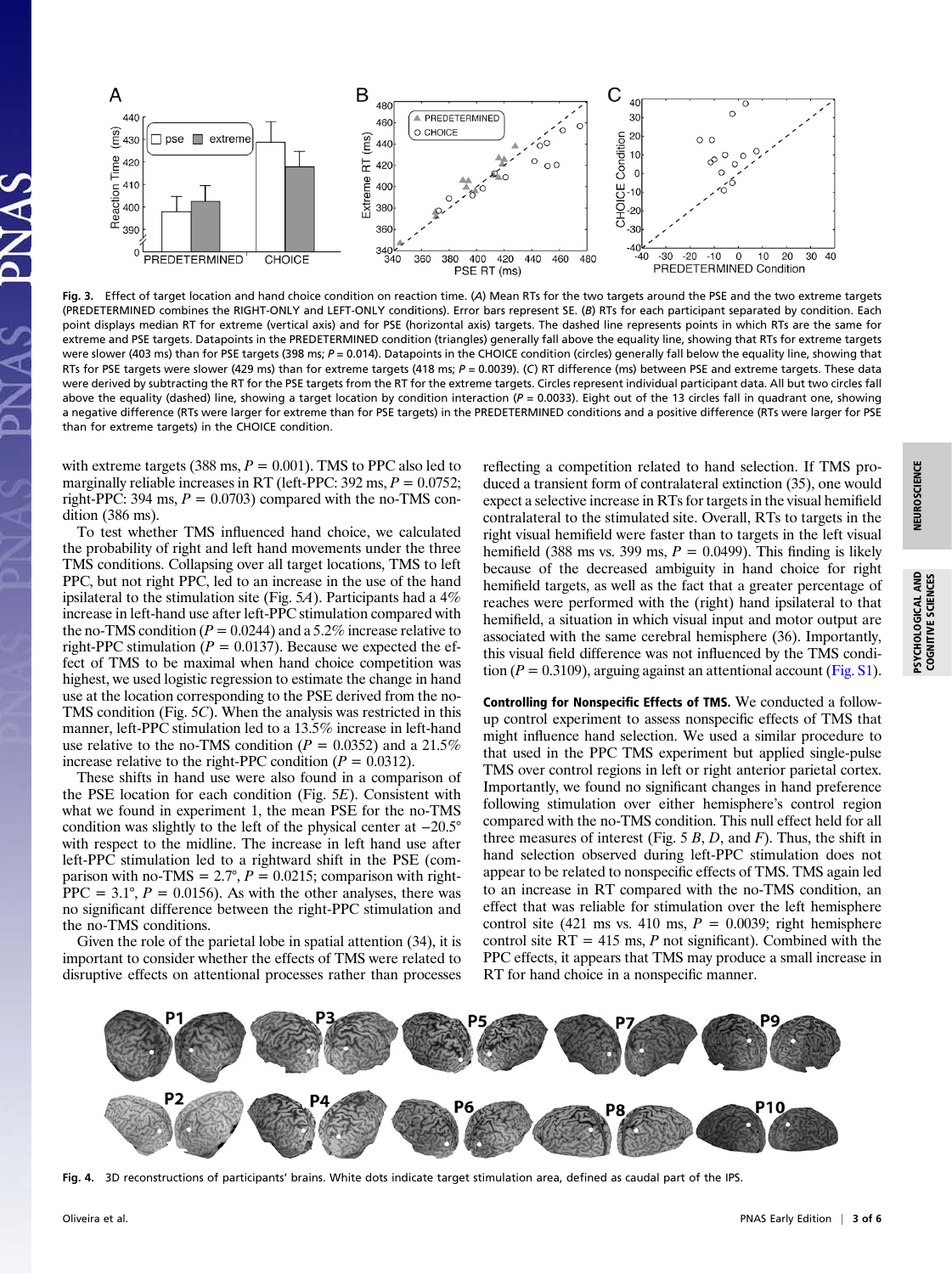

Fig. 5. Effect of TMS on hand choice. (A and B) Change in hand use over all target locations. Change is expressed as percent-change in ipsilateral hand (increase is positive), measured by calculating the difference in probability of ipsilateral hand use between the TMS condition of interest (left or right TMS) and the no-TMS condition, and then dividing this difference by the probability in the no-TMS condition. Circles represent individual participant data. (C and D) Estimated change in hand use at the PSE (based on the no-TMS condition). (E and F) PSE change. Positive numbers represent more left hand use. Error bars represent one-sided 95% upper and lower confidence bounds.

## **Discussion**

The current results shed light on the mechanisms involved in selecting which hand to use when making a unimanual reach. This fundamental decision process appears to involve a competition between action plans associated with each hand. In experiment 1, RTs were longer when participants made unimanual reaches to regions of space where ambiguity about hand choice was maximal, compared with regions of space where ambiguity was minimal (37). This result suggests that the increased competition associated with ambiguous targets entails longer preparation processes, consistent with the predictions of bounded accumulation models (1, 2, 18, 29, 30). Previous work on such models focused on perceptual decisions (2, 4, 5, 18) or on decisions about which target to reach for with a predetermined hand (17). We extend this literature by showing that similar processes appear to govern decisions about hand choice.

Multiple mechanisms might lead to longer RTs under situations of increased competition between the hands. Within accumulator models, high uncertainty can delay decision times by slowing the rate of accumulation (2, 18, 38). This finding could be the result of mutual inhibition between the activated action plans for left and right hand reaches (39–42) or the distribution of limited resources (neural accumulation) between possible responses. An alternative possibility is that the threshold of activity necessary to trigger a response is elevated or the baseline activity is lowered under situations of increased uncertainty; both of these mechanisms can improve the accuracy of choices (1, 2, 18, 43). These possibilities are not mutually exclusive. All predict that neural accumulation under increased competition should take longer to reach the decision threshold.

In experiment 2 we sought to directly test the hypothesis that the PPC is involved in decision processes related to hand choice. By stimulating the caudal IPS, a PPC region associated with reach planning (5, 27, 28, 31, 33), we sought to selectively disrupt the plan associated with the contralateral hand and thus increase the likelihood of an ipsilateral reach. We were able to induce this bias when stimulating the left PPC. Previous TMS studies had implicated more anterior regions of the human PPC in reach and grasp correction (44, 45), suggesting a role of the PPC in reactively updating sensorimotor representations (46). Our study provides causal evidence that the human PPC is also proactively involved in the process of deciding which hand will be used for a manual reach. Indeed, the current study complements and extends previous efforts to use stimulation techniques to influence decision-making. Past research has involved microstimulation in monkey PPC to alter perceptual decisions (3); here, we show that TMS of the human homolog of the parietal reach region can alter a fundamental motor decision.

One concern is that the observed shift in hand use might be related to nonspecific effects of TMS. Two pieces of evidence argue against this hypothesis. First, we only found a change in hand choice in the left-PPC stimulation condition. If nonspecific TMS effects were responsible for such result, then we would have expected a similar effect in the right-PPC stimulation condition. Second, no significant changes in hand choice were observed with either left or right hemisphere stimulation over more anterior parietal control regions.

We did not observe a change in hand use when the stimulation was directed to the right PPC. The source of this unexpected asymmetry remains unclear. One possibility is that this asymmetry reflects limitations in the sensitivity of our methods. Neuroimaging studies generally show smaller reach-related activity in the right PPC compared with the left PPC (32, 47–49). This result suggests that it may be more difficult to reliably target the decision region within the right PPC compared with the left PPC. It is also possible that the absence of an increase in right hand use following TMS to the right PPC is because of the fact that our right-handed participants exhibited a strong bias to use their dominant hand. This baseline bias may have left little room for an increase in right hand selection.

A second possibility is that the left PPC stimulation led to a reduction in right hand preference by perturbing neural circuits involved in setting hand preference before decision and response processes were initiated. To investigate this possibility, we examined the relationship between the baseline hand preference bias in the no-TMS condition and the effect of left-PPC stimulation. Contrary to the hypothesis that left PPC TMS affected handedness, we found no correlation between these two measures [\(Fig. S2\)](http://www.pnas.org/lookup/suppl/doi:10.1073/pnas.1006223107/-/DCSupplemental/pnas.201006223SI.pdf?targetid=nameddest=SF2).

A third possibility is that the left PPC is involved in planning reaches for both hands (50–52), whereas the right PPC is only involved in planning reaches for the left hand. The left PPC has been implicated in "motor attention" (52–55), praxis (48, 50, 56), and the selection of responses, irrespective of the hand used (51). Furthermore, lesions to the left PPC lead to more pronounced deficits in selection and preparation of limb movements than lesions to the right PPC (55, 57). Given such an asymmetry, TMS of the right PPC might not lead to observable changes in hand preference because the left PPC may be able to compensate when activity in the right PPC is disrupted. This account of the asymmetry is analogous to the attention-competition hypothesis for the effects of parietal lobe lesions in unilateral neglect, where it has been proposed that the right parietal lobe is involved in directing attention to both visual fields, whereas the left parietal lobe is limited to directing attention to the right visual field (58).

We also considered the possibility that the TMS effects reflect a disruption of attentional processes rather than hand selection per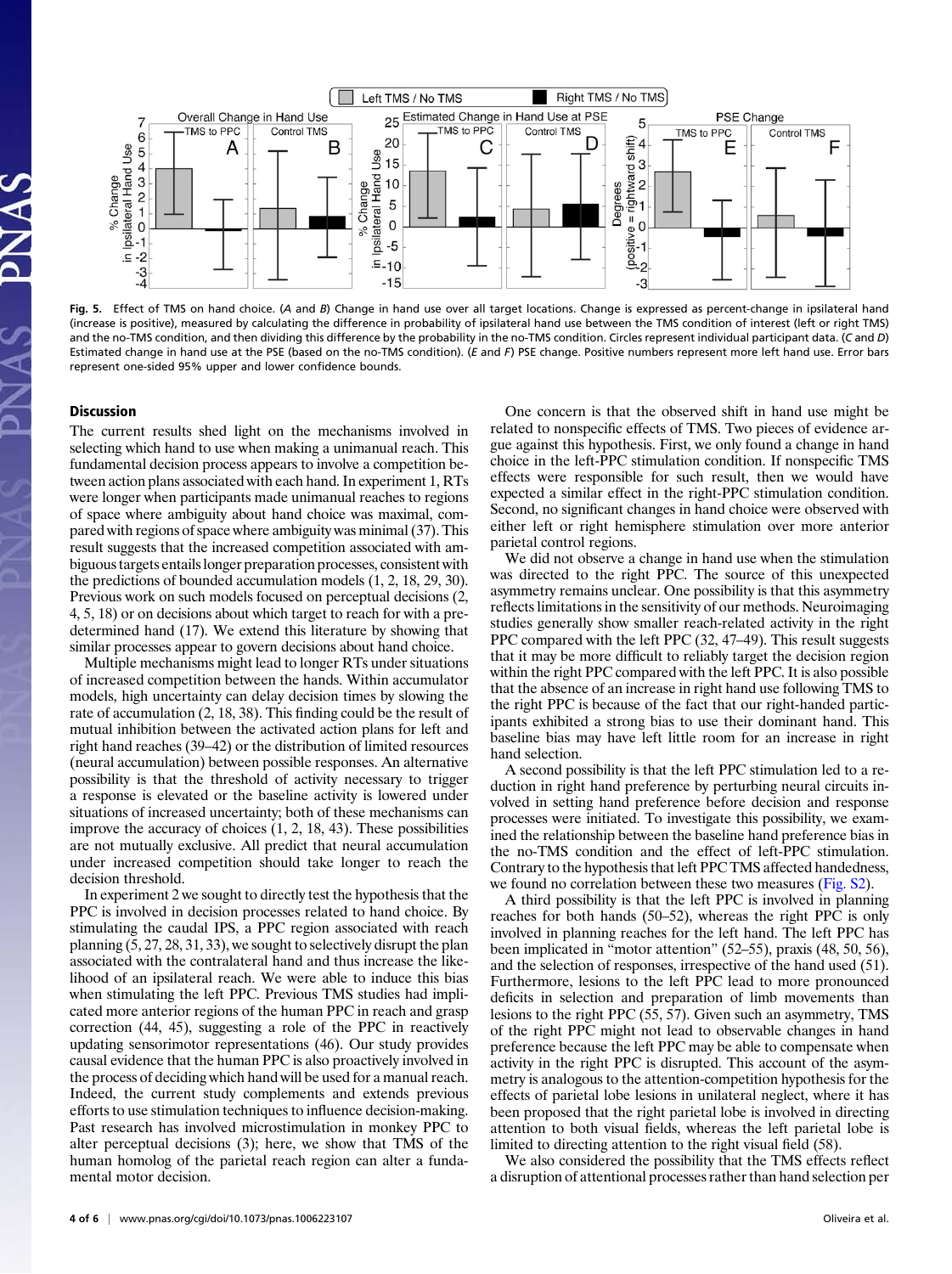se. Although parietal TMS has been found to produce transient impairment in processing visual targets (35), an attention-based account is not consistent with the present RT results. We found no interaction between the hemisphere of stimulation and visual hemifield of the target, arguing that TMS affected hand selection or reach planning rather than attentional or lower level perceptual processes. We recognize that one has to be careful in interpreting null results. Nonetheless, our interpretation is also consistent with evidence from single-cell recordings in monkeys showing that PPC activity was more predictive of movement intention than the locus of attention (9), from human neuroimaging showing that the PPC was strongly responsive to arbitrary stimulus-response associations but only weakly responsive to the perceptual properties of stimuli (5), and from TMS in humans showing that disruption of PPC function had an effect on motor but not visual coordinates for reach planning (59, but also see ref. 60 for an alternative view).

In summary, the current results provide strong evidence that decisions of hand choice involve a process that resolves a competition arising from the parallel engagement of action plans for both hands. Serial models in which hand choice is made at a higher cognitive level without activation of action plans for both hands might have predicted an increase in RT with TMS but cannot account for the shift in hand use. Rather, the results indicate that motor planning is initiated before response selection is made (17). Indeed, the emergence of decisions and actions can be viewed as a dynamic process in which many possible motor responses are competing at any one time, with the accumulation of evidence in favor of each candidate response continuously changing as a product of the interaction of a personal history and the current context (5, 17, 19, 20).

In terms of the neural instantiation of these processes, the present results provide further evidence for the role of the PPC in the representation of response specific decision variables (2, 3). Previous studies have focused on spatial decisions related to the selection of a target (6, 61). Here we are unique in providing causal evidence that the PPC is also involved in a fundamental decision related to hand choice, even when the stimulus itself does not directly specify that information (8). Although it is likely that a broad network of cortical and subcortical areas are involved in different aspects of decision-making (4, 7), the present results highlight the critical role that the PPC has in transforming sensory information into free choices of action (7, 8).

## Materials and Methods

Participants. Participants were all right-handed and experiment-naive (experiment 1:  $n = 13$ , six women, mean age = 19.8 y, range = 18-21 y; experiment 2:  $n = 10$ , two women, mean age = 25 y, range: 21-33 y; control experiment:  $n = 10$ , six women, mean age = 21.7, range: 20-24 y). The protocol was approved by the University of California Berkeley Institutional Review Board. Participants provided written informed consent at the start of the test session.

Procedures. Experiment 1. Participants sat with their hands positioned on a table surface while a 3D motion-tracking system monitored the position of their hands. Feedback in the form of two white dots was projected on a horizontal screen and indicated the current position of each hand (Fig. 1A). Three circles were always visible to participants. Two of these circles indicated the starting location for the hands. A "+" symbol was displayed within the third circle, indicating the visual fixation location. After the participants had maintained the starting position for a variable period, they were presented with one of three types of trials (Fig. 1C). On unimanual trials, a single target circle was presented in 1 of 10 possible locations. These locations were arranged in a semicircular array (Fig. 1B). The participant was instructed to reach as quickly as possible to the target location, using one hand. In addition to the unimanual reach trials, we also included two types of catch trials. On bimanual-catch trials, two target circles were presented and the participant had to reach to both targets simultaneously, one with each hand. These trials were included to ensure that participants remained ready to respond with both hands, reducing the likelihood that participants might adopt a strategy of always using the same hand. Participants responded accurately in 91% of the bimanual catch trials. For fixation-catch trials, the "+" in the center of the fixation circle changed to an "×." Participants were required to move both hands into the fixation circle on these trials. The fixation-catch trials were included to ensure that fixation was maintained at the start of each trial. We instructed participants that they were free to move their eyes once a target had been displayed. Participants responded accurately in 95.9% of the fixation-catch trials.

Each participant completed 14 blocks of 48 trials each (6 CHOICE, 4 RIGHT-ONLY, and 4 LEFT-ONLY), with the order pseudorandomly assigned. Each block included four unimanual trials for each of the 10 target locations. CHOICE blocks also had four fixation-catch trials and four bimanual-catch trials. RIGHT-ONLY and LEFT-ONLY blocks had eight fixation-catch trials and no bimanual-catch trials.

Experiment 2. At the start of the testing session, the target scalp locations for TMS of the left hemisphere and right hemisphere PPC were established on an individual basis. We used anatomical MRI and a frameless stereotaxic localization system to identify the scalp location over the caudal part of the IPS, just anterior to the parieto-occipital sulcus (Fig. 4). For setting the stimulation level, we used a criterion based on the motor threshold for the left hand at rest. The motor threshold value was set to the stimulation level that elicited visible movements of the fingers in four of eight TMS pulses applied to the hand area in the primary motor cortex. TMS pulses were generated by a rapid stimulator configured with an air-cooled figure-eight 70-mm coil.

For the reaching part of the experiment, the procedures were similar to that of experiment 1, but only the CHOICE condition was tested. Each participant completed 12 test blocks of 72 trials each. A test block included six unimanual trials per target location, six bimanual-catch trials and six fixationcatch trials. Participants responded accurately in 94.9% of bimanual-catch trials and 99.1% of fixation-catch trials.

In the left-PPC and the right-PPC blocks, participants received a single TMS pulse at 120% of the motor threshold on every trial. The pulse was applied 100 ms after the onset of the reach target. The orientation of the coil was along the rostro-caudal axis, with the handle pointing caudally. In the no-TMS condition participants did not receive TMS. Block order was pseudorandomly determined such that each of the three conditions occurred once every three blocks.

We conducted a follow-up, control experiment in which the TMS was directed at a control site. For this experiment, we adopted a procedure used previously to target the primary somatosensory cortex (62, 63). The targeted location was determined on an individual basis by moving the TMS coil posterior from the scalp location found to produce maximal finger movements in each hemisphere. The posterior shift was repeated in 5-mm steps until TMS pulses at 120% of the motor threshold produced no visible finger movements and participants reported feeling no muscle twitches in response to the TMS pulses. The average shift was 28.5 mm (8.3 mm SD). The orientation of the coil was 45° relative to the midsagittal line. All of the other procedures in this control experiment were identical to that used with participants receiving PPC stimulation. Participants responded accurately in 93.7% of bimanual-catch trials and 99.4% of fixation-catch trials.

Analysis and statistics. To measure hand preference, we calculated for each condition the participants' probability of using the right and left hand for each target. By fitting a logistic regression curve to this psychometric function, we determined the PSE, the estimated location at which participants were equally likely to use the right or left hand (Fig. 2 and [Fig. S3](http://www.pnas.org/lookup/suppl/doi:10.1073/pnas.1006223107/-/DCSupplemental/pnas.201006223SI.pdf?targetid=nameddest=SF3)). To assess the effect of TMS on hand choice in experiment 2 and in the follow-up control experiment, we calculated the percent-change in ipsilateral hand use by calculating the difference in probability of ipsilateral hand use between the TMS condition of interest (left-PPC, right-PPC, left-CONTOL, or right-CONTROL) and the no-TMS condition, and then dividing this difference by the probability in the no-TMS condition. We also directly compared the left-PPC to right-PPC, and left-CONTROL to right-CONTROL stimulation conditions.

As a measure of response preparation, RT was defined as the time from the onset of the target to the time the cursor moved outside the starting circle. Median RT was determined for each condition (experiment 1: LEFT-ONLY, RIGHT-ONLY, CHOICE; experiment 2: left-PPC, right-PPC, no-TMS; control experiment: left-CONTROL, right-CONTROL, no-TMS). To assess the effect of hand choice on preparatory processes, we created two variables, one reflecting targets at the least ambiguous locations with respect to hand choice and one reflecting targets at the most ambiguous locations. For the former, we combined the data for the two extreme targets (the outermost right and left targets in the target array); for the latter, we combined the data for the two targets around the PSE. An additional analysis in experiment 1 combined the pooled data from the RIGHT-ONLY and LEFT-ONLY conditions to represent trials in which hand choice was predetermined to compare it to the CHOICE condition. Trials in which both hands moved, or in which none of the hands moved, were excluded from all analyses.